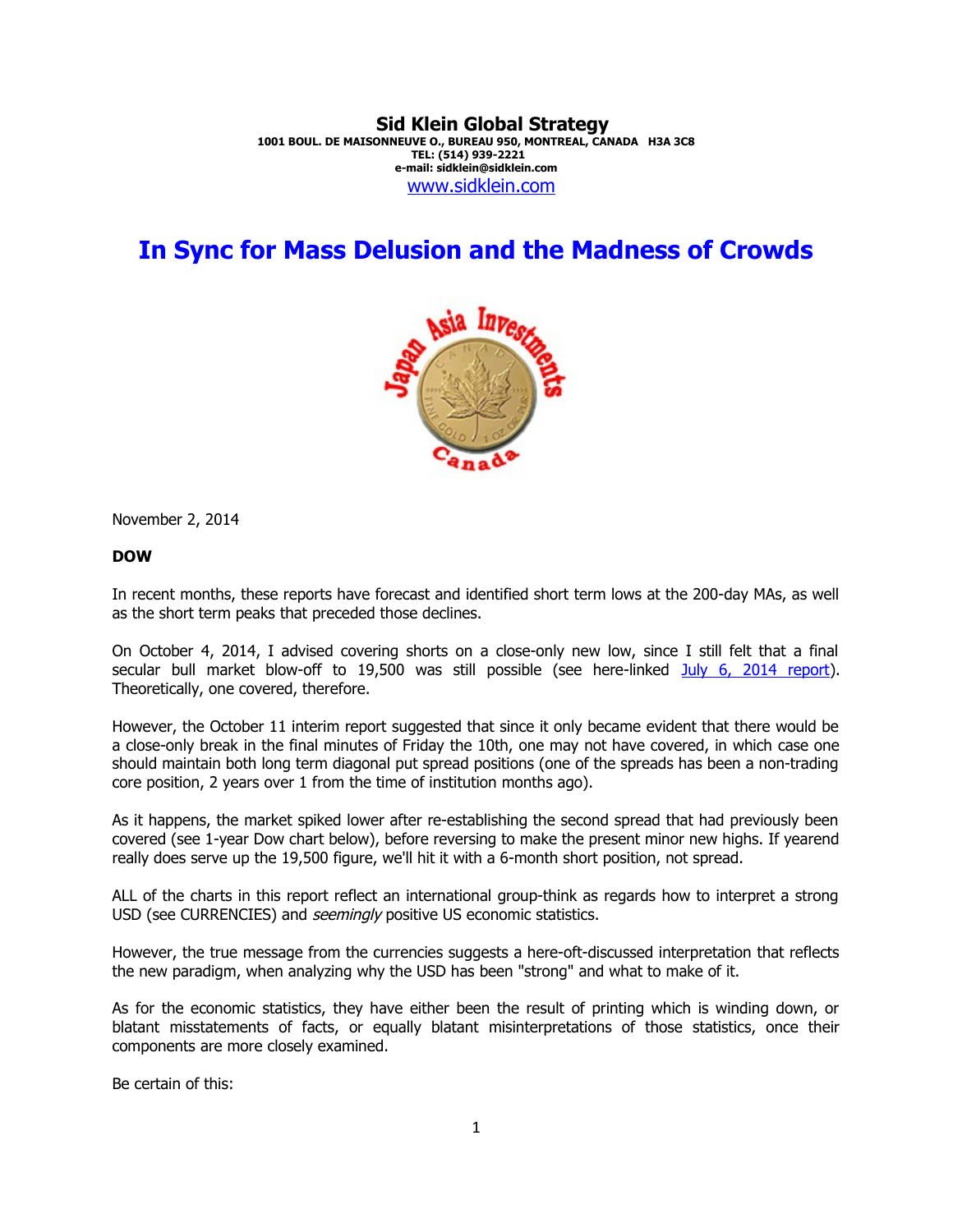While the market is focused on the end of OE as being bad for equities, which means that the rally in New York can only be the result of strong economic numbers in the US, the truth is that the New York advance Friday was the result of the BoJ printing and Nikkei explosion in Japan, which suggests a very different conclusion!

#### **1-Year Dow chart**



Finally, apart from the loftiness of the slow stochastic (below price chart), note that YET ANOTHER expanding triangle is developing in the Dow, the upshot of which is that a break below the October low would be followed by a rally to  $\sim$ 16,400, before an initial  $\sim$ 2500 point decline, as part of the new secular bear market.

As noted in the past, there exist secular, cyclical, intermediate and short term expanding triangles, all suggestive of an artificially postponed bear market, which will only have been made dramatically worse as a result of such interventions against free markets.

#### **NIKKEI**

#### **October 4, 2014**

"When peaks are made, the chart below clearly illustrates an index that only makes slightly new highs. A line connecting the peaks, therefore, suggests little upside for someone trading the short position to fear.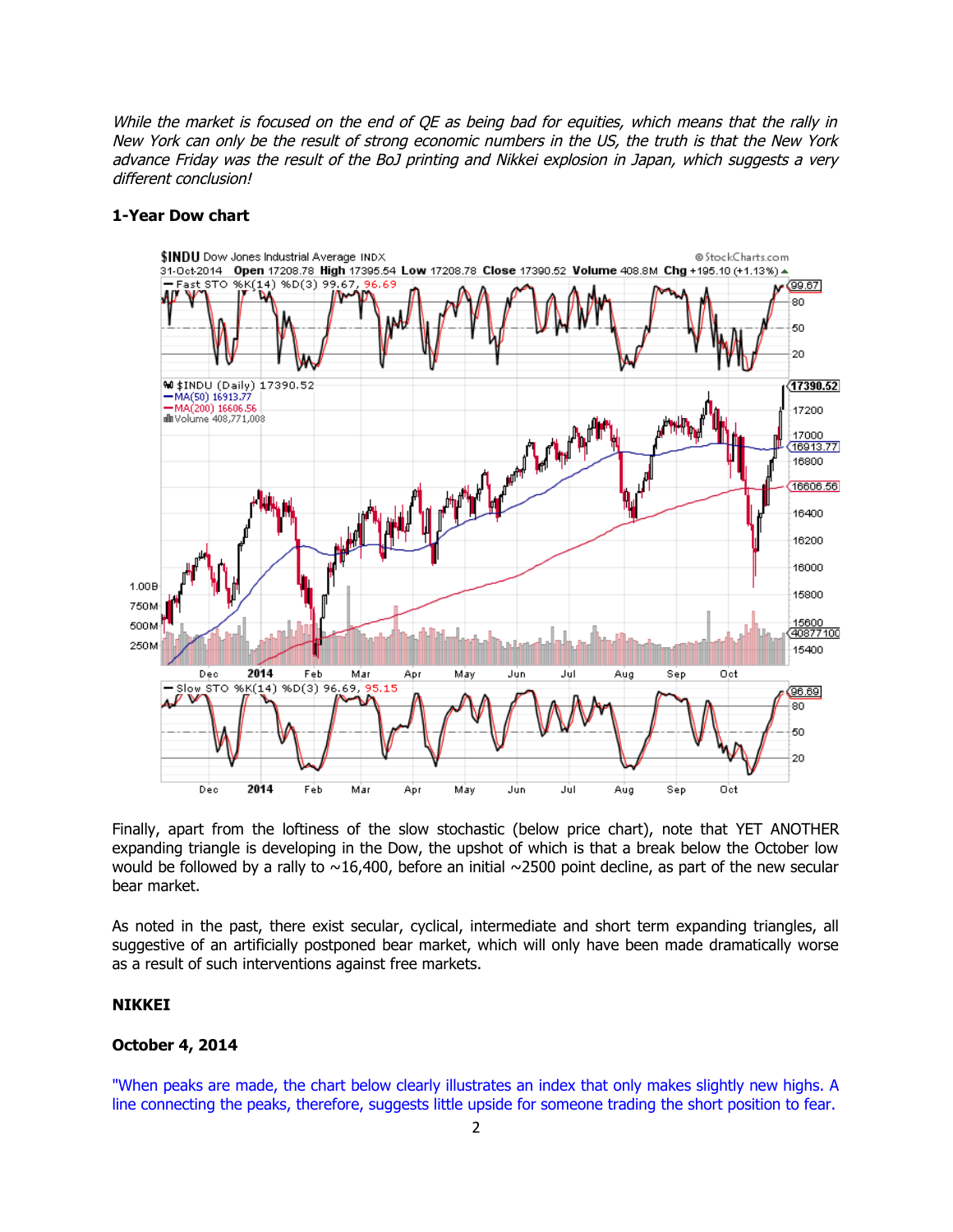"Plain and simple: This market trades asymmetrically to the Yen and we are **short the Nikkei as from 15,500. The Nikkei closed at 15,700 and positions should be closed,** despite the foregoing. Why?

"The Dollar rally may not be spent and, until it is, the Nikkei retains potential; so, there is no need for dead money, especially since potential exists to 17,000. Let's see what this index does through the remainder of the Dollar rally (specifically, the asymmetrically-trading Yen)."

Friday's here-linked [GoldCore](http://www.goldcore.com/us/gold-blog/gold-falls-stocks-record-highs-as-japan-goes-weimar-here-be-dragons-2/) report does a fine job in outlining the BoJ's staggering and increased printing plans and related numbers (in Yen and Dollars), to which Mr. O'Byrne refers as "going Weimar."

It helps in understanding the excerpts above, as well as the conclusions found in the CURRENCIES section below, as regards the relationship between the currencies and the other asset classes.

Consistent with the October 4, 2014 conclusions, Friday's shocking Nikkei shorts-destroying blast-off can easily achieve 17,000, which is all but assured as part of a 5th-wave conclusion of this most recent move, the 3rd wave of which was experienced Friday.



#### **5-Year Nikkei chart**

#### **SHANGHAI**

## **October 4, 2014**

"Similar thought as the Nikkei.

"Here, a "C-wave" out of a contracting triangle took-off from 2000, with a "c" of "C" perhaps concluding at the 2400 resistance area (after having broken above the 2250 resistance level).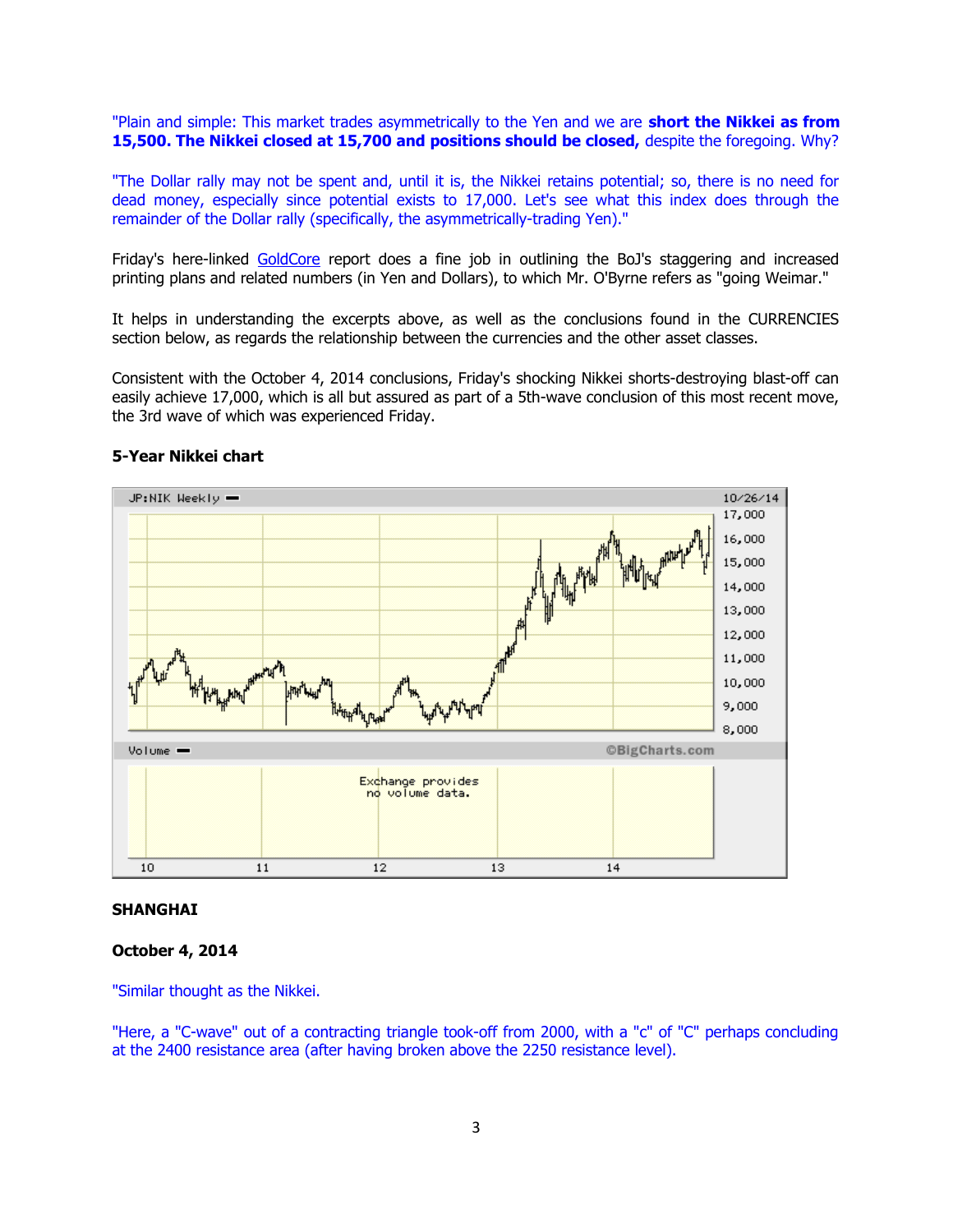"Still, stand aside until the Dollar rally becomes much easier to bet against. As currencies trend far longer and farther than what is customarily expected (as compared to other markets), this is wise approach."

For the reasons cited in the excerpt above, we maintain no position as yet in this market, which seems to want to break above the February high, however marginal such a break may prove to be (2475?).



#### **2-Year Shanghai Composite chart**

#### **LONG BONDS (TLT)**

#### **October 4, 2014**

"Since the peak above 125, 120 has manifested itself as a key support or resistance level.

"My sense is that, by or at yearend, the trend will have concluded around the latter level, **allowing for the discussed migration of the fear trade to the precious metals.** 

"With the age of the Dollar rally and the swirling news about rates, long positions represent misery that just isn't worth it.

"No position, as there is little from which to benefit going forward."

Evidently, the analysis of, and strategic stance taken last month will have proven to be wise.

On the day of the October high-volume blow-off, the TLT was up a whopping \$6, before giving back more than half its gains by the close.

**3-Year TLT chart** (Barclays 20+ year Treasury Bond Fund):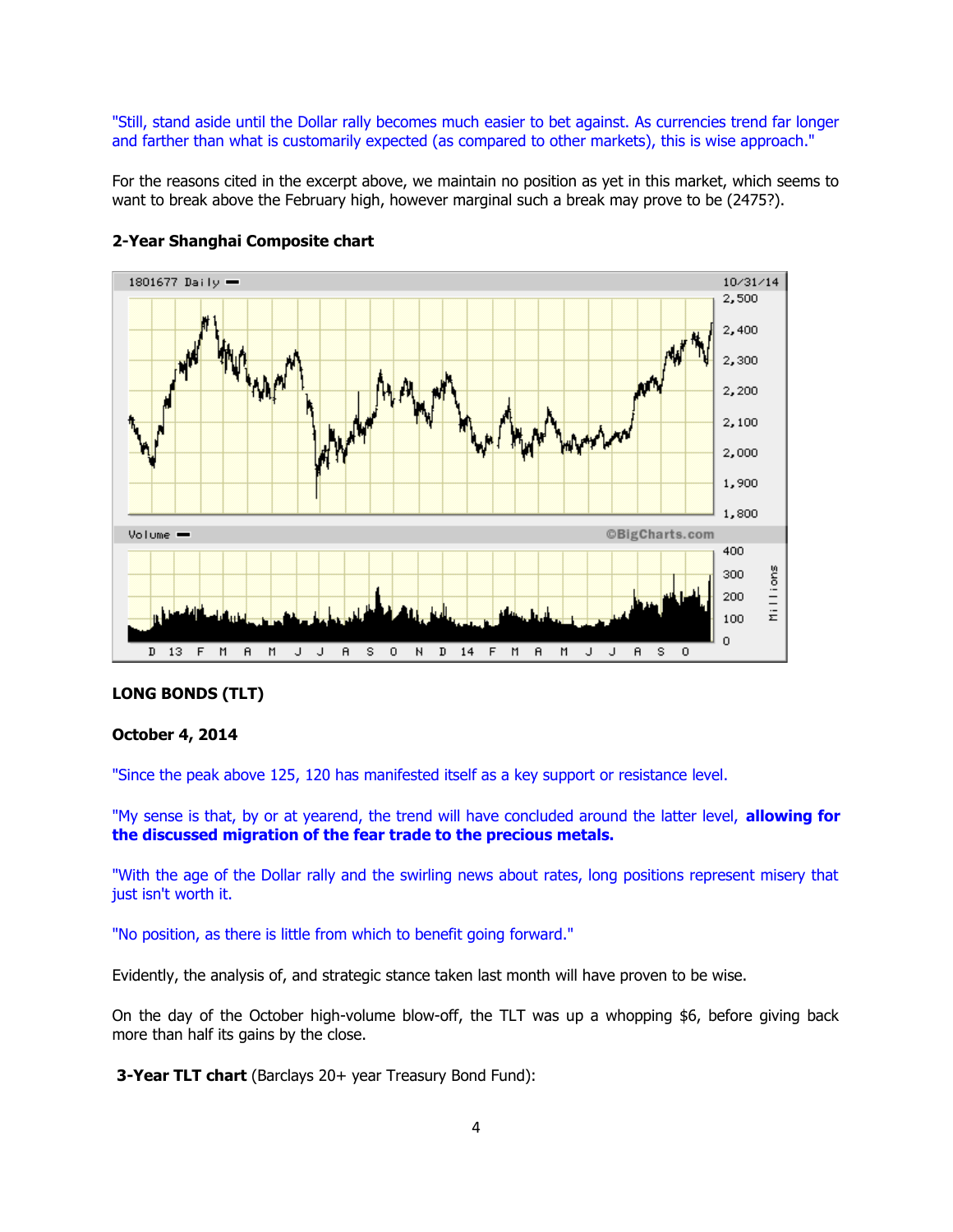

SKGS identified the day of the 2012 peak, including subsequent key turning points, which included support at the 200-week MA in 2013. Of course, I did not forecast new all-time lows in rates, as I eventually stood aside  $\sim$ 110.

Now, please note the ominous bearish divergence in the weekly slow stochastic, which appears below the price chart. It is coupled with a roll over from 80, which could suggest a serious bull market-concluding decline.

This supports the notion of a migration of the fear trade from long bonds to precious metals, both of which are plainly consistent with the views found in the CURENCIES section below

Specifically, it is GLOBAL QE upon which an investor must focus, to understand the new paradigm, including the new intra-asset class relationships.

### **DOLLAR**

The Dollar charts understandably mirror the Yen and Euro (particularly since July), **as well as the precious metals** (when looking at the latter's 1-year charts, which are not included this month).

### **October 4, 2014**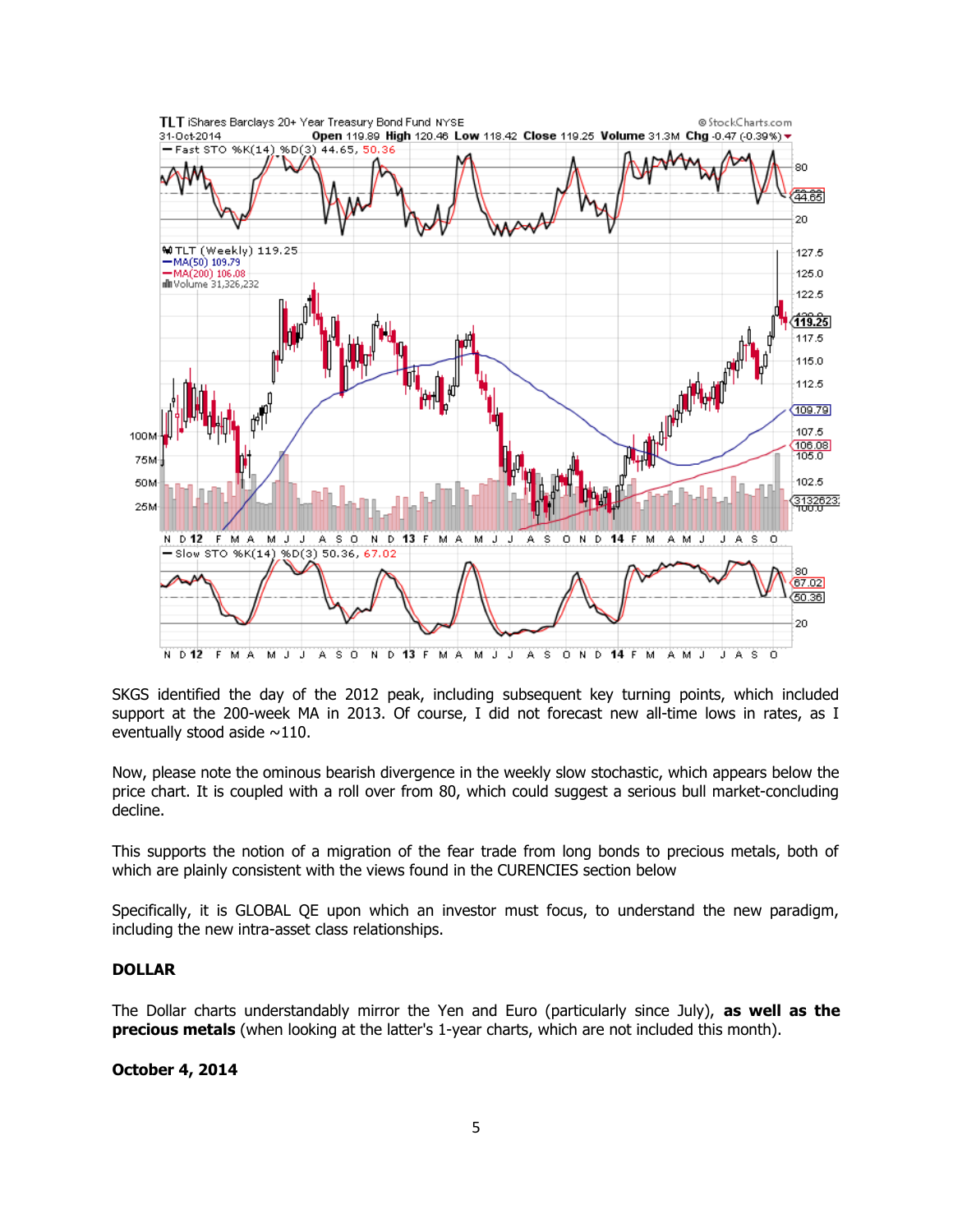"The Dollar has come into critical long term neckline resistance and can pull back in tandem with \*a euro bounce, but since the euro still has room to decline thereafter to  $\sim$ 118.5, even if it did bounce, the UUP may yet see 24.25 by yearend."

"In the past, Dollar strength related to rising rates stemming from a robust economy.

"Today, currency movements are caused by each government taking turns printing paper, which has a devaluing effect on fiat currencies, which, in turn, is positive for the PMs."

## **1-Year US DB US Dollar Index Bullish Fund** (UUP) **chart**



The excerpt which precedes the above chart appears to have described the script which is being playing out, as further evidenced in the other currencies.

Warning: A reversal from here could prove ominous, since it would leave gaping negative divergences in the slow stochastic, a warning that is manifesting in the fast stochastic (above price chart).

**EURO**

**August 31, 2014**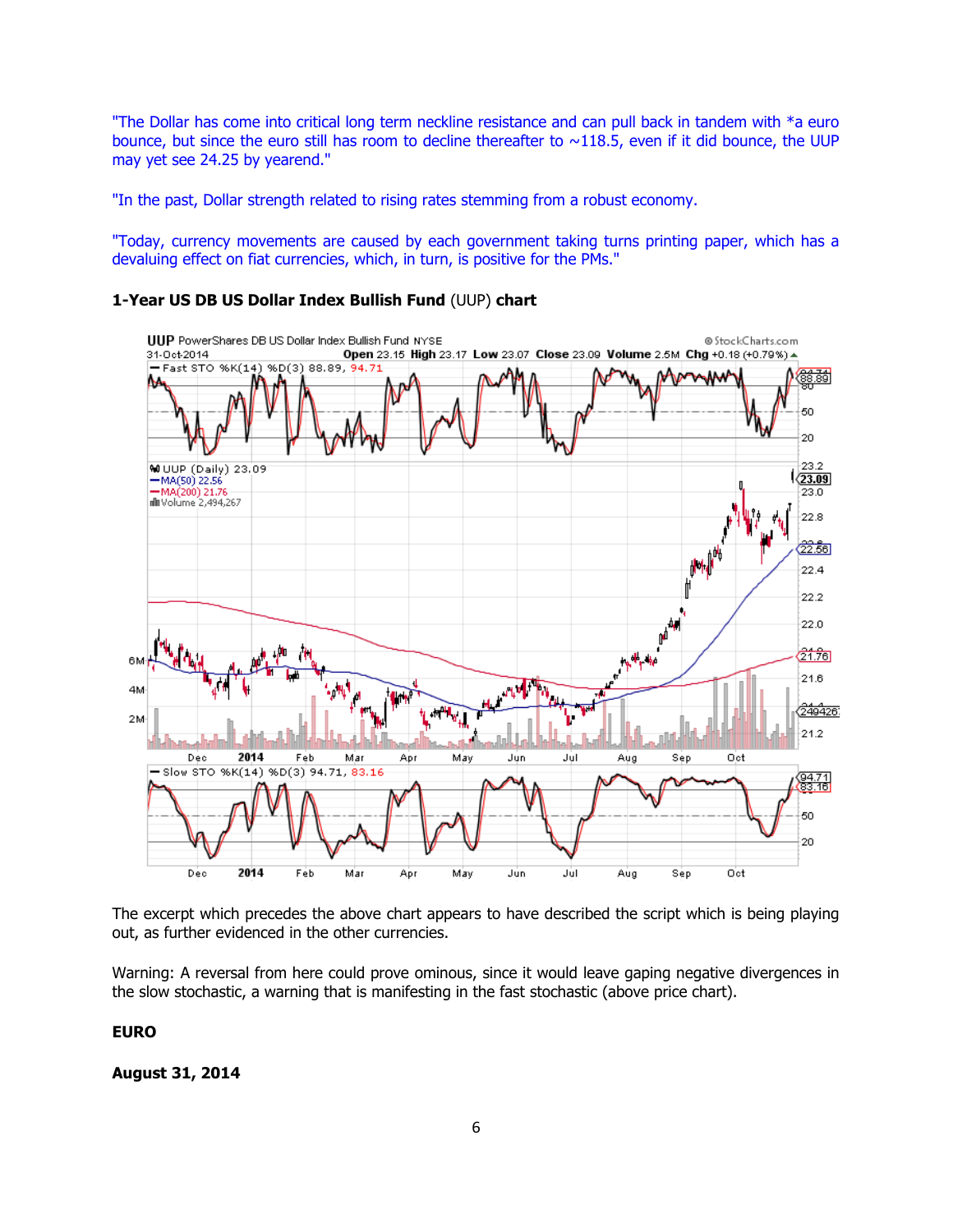"In 2013, I had forecast that the euro would continue higher "toward 140", before reversing to ultimately flush-out under 120, before reversing yet again, all over a period of 3-years, or so.

"The event that will trigger the flush to under 120 will be Draghi firing the much-discussed bazooka that I had forecast for this period (excerpt above).

"The strong move in the Dollar is telegraphing this, at a time when the crowd has lost confidence in Draghi doing what he promised in 2012."





As discussed in the Dollar section above, the euro did indeed bounce, traversing the neckline resistance at 126 that I had felt could contain the move, if it would get even that far.

The story for the currencies, stock markets AND precious metals is that US QE is NOT the main story: GLOBAL QE is!

Draghi's bazooka is warming up, while the Japanese have again shown their own weapon of fiat mass destruction.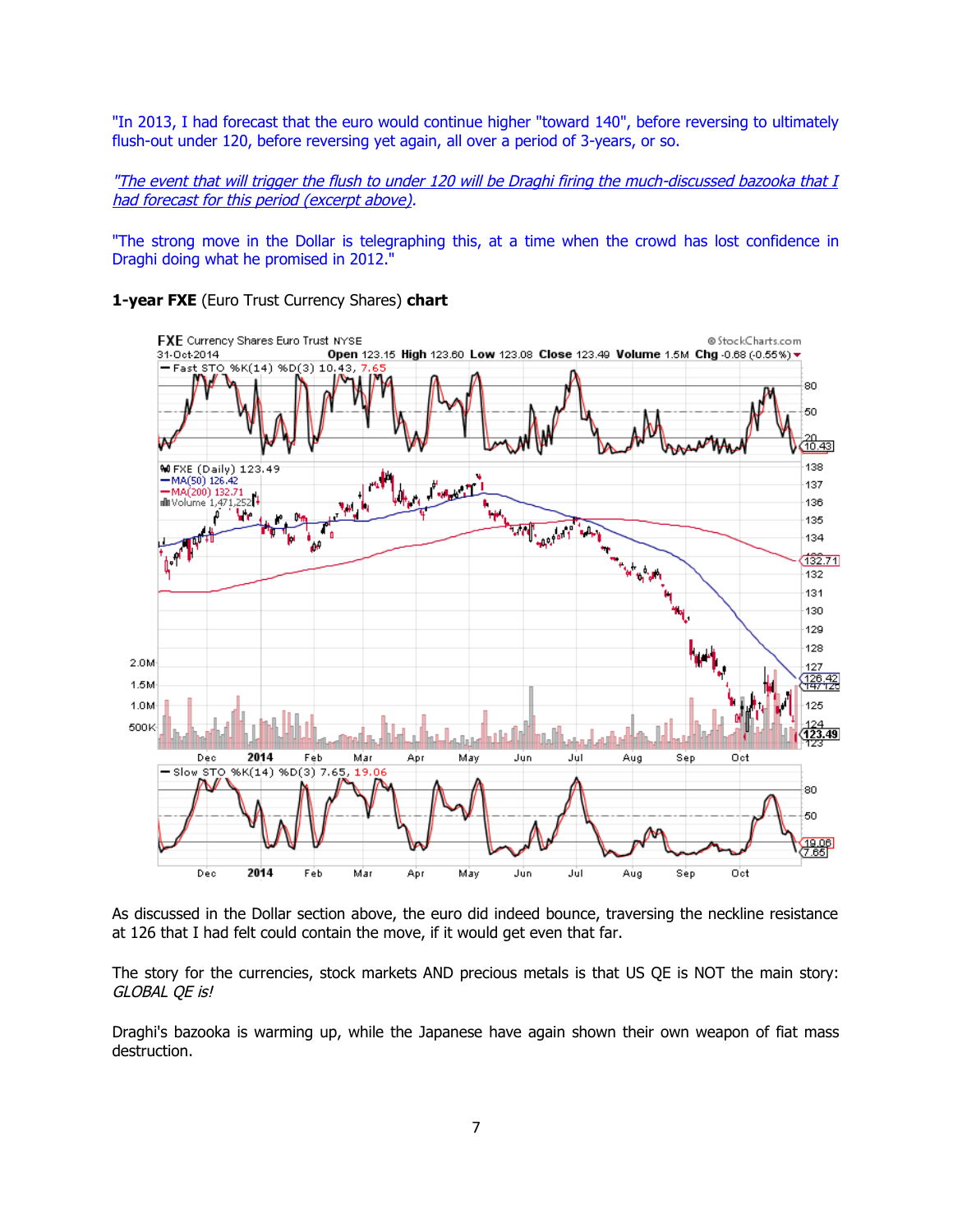The currency bazookas in Europe and Japan will have replaced the US currency madness at the forefront of fiat news, keeping the stock markets up amid the propaganda that such equity loftiness is the result of economic ameliorations.

Simply, equities are still rallying due to global printing, NOT economic strength, and this too is key to understand, in attempting to get the true lowdown on the precious metals.

### **YEN**



#### **1-Year FXY** (Currency shares Japanese Yen Trust) **chart**

The utter collapse in the Yen on Friday is discussed in the DOW section (see GoldCore link therein).

The Yen debacle and the attendant asymmetric spike in the Nikkei speak to what is transpiring in all of the charts, including the precious metals, however irrational may be the relationship of the latter's fundamental background to its technical one.

### **GOLD**

When examining the following 10 and 9-year GLD and SLV charts, respectively, we see supports at 100 (gold at 1000) and 11; that's just an observation. However,...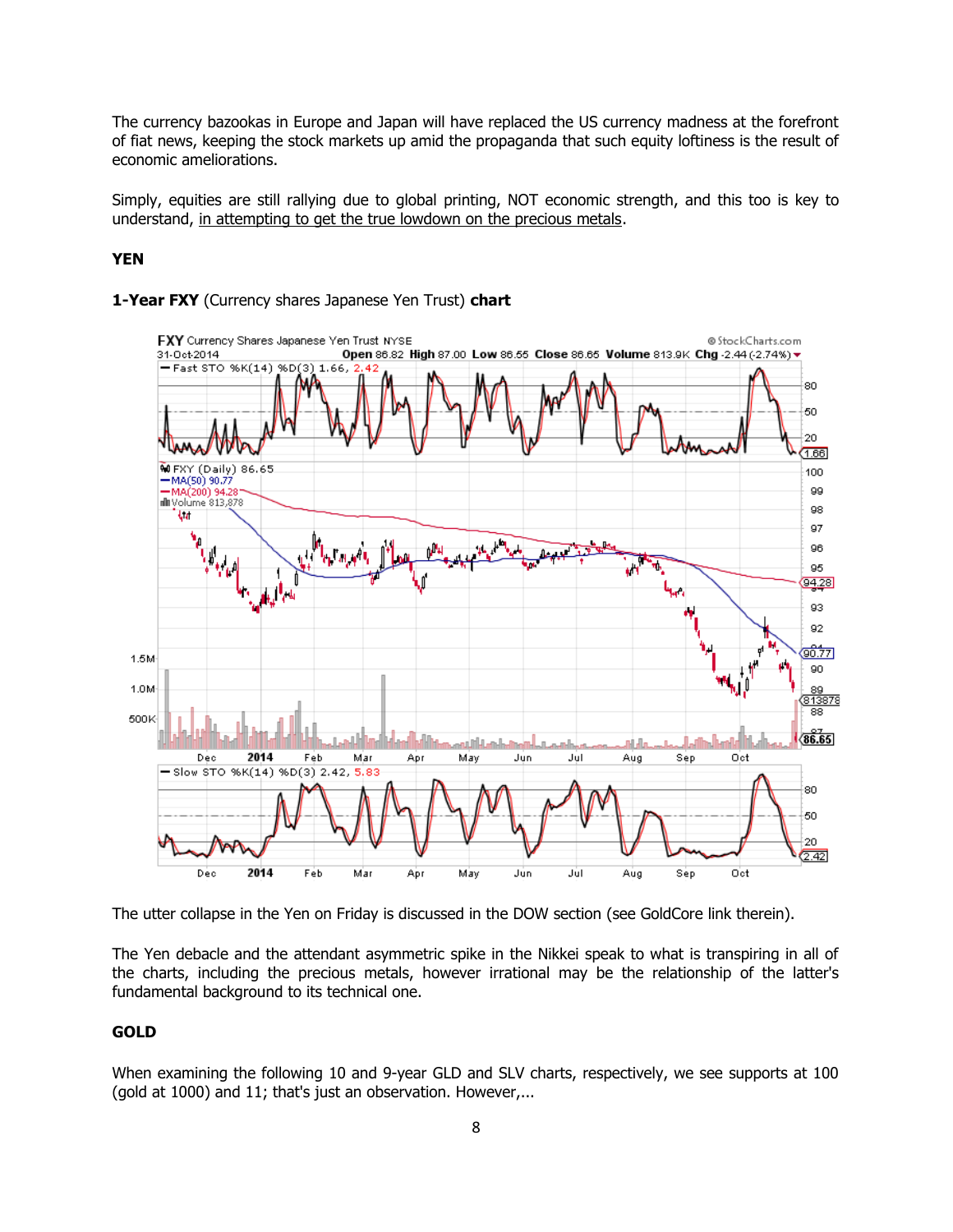The SLV is already at massive support in the 15 area, having broken 16, the level that I felt would hold. Far more important than price support levels, however, are the time cycle low targets.

Once again, the 6-month cycle kicks in at yearend, but as I noted during the summer, it is a cycle that has become well-popularized...by folks like me.

Indeed, the summer's 6-month cycle lows occurred a month early and, given the recent price debacle, I would not be the least bit surprised to see a November-end low to conclude Wave-C of the precious metal corrections that began in 2011.

The upshot is that one is wise to time any entries from here on a time-cycle basis and otherwise ignore price movements for any tip-offs.

Just as blow-offs to the upside end with hysteria, there is irrational panic at the other end as well (when a decline terminates). Such is particularly the case when said declines insanely (and after a very lengthy period of such insanity) have ignored *fundamentals*, as the precious metal post-2011 descents have.

The long term movements in the currencies, rates, and, of course, equities, will have ended serving-up historic opportunities and threats (equally), of the sort that won't be forgotten by anyone alive today, regardless their age.

For the precious metals, the initial major cycle rallies (within their new secular bull markets which began this century) ended in 2011.

Since the decade-long rallies were Wave-1 in each metal, the next major rallies will take gold and silver to the long-since-held targets of \$3,500 and \$150, respectively. The Asians and Russians have GUARANTEED it, along with everyone else.

And those targets will not have been the end of it.

This 4th-quarter will have concluded one of the most amazing ''tree-shakings'' in the history of markets, as fools will *not* have rushed in....as they have everywhere except in North America.

In doing so, they will have vindicated the oft-repeated forecast found in these pages since 2001:

''There is a transference of wealth and power from West to East, which will have included the sale **of** the West's gold **to** the East.''

**10-Year GLD**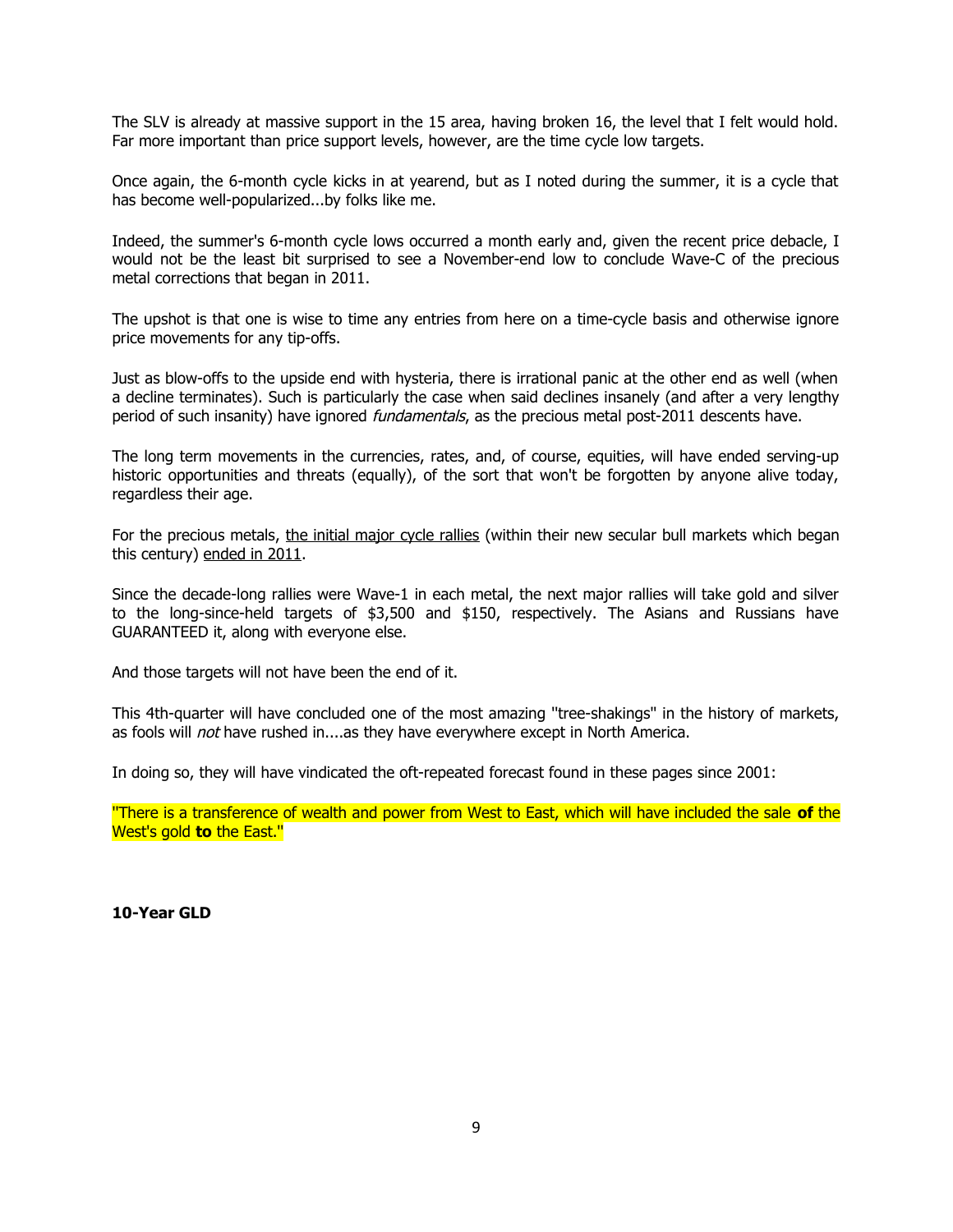

## **SILVER**

## **9-Year SLV**



## **Asset Allocation** (remains)**:**

| Gold:   | 25% |
|---------|-----|
| Silver: | 25% |
| Dollar: | 25% |